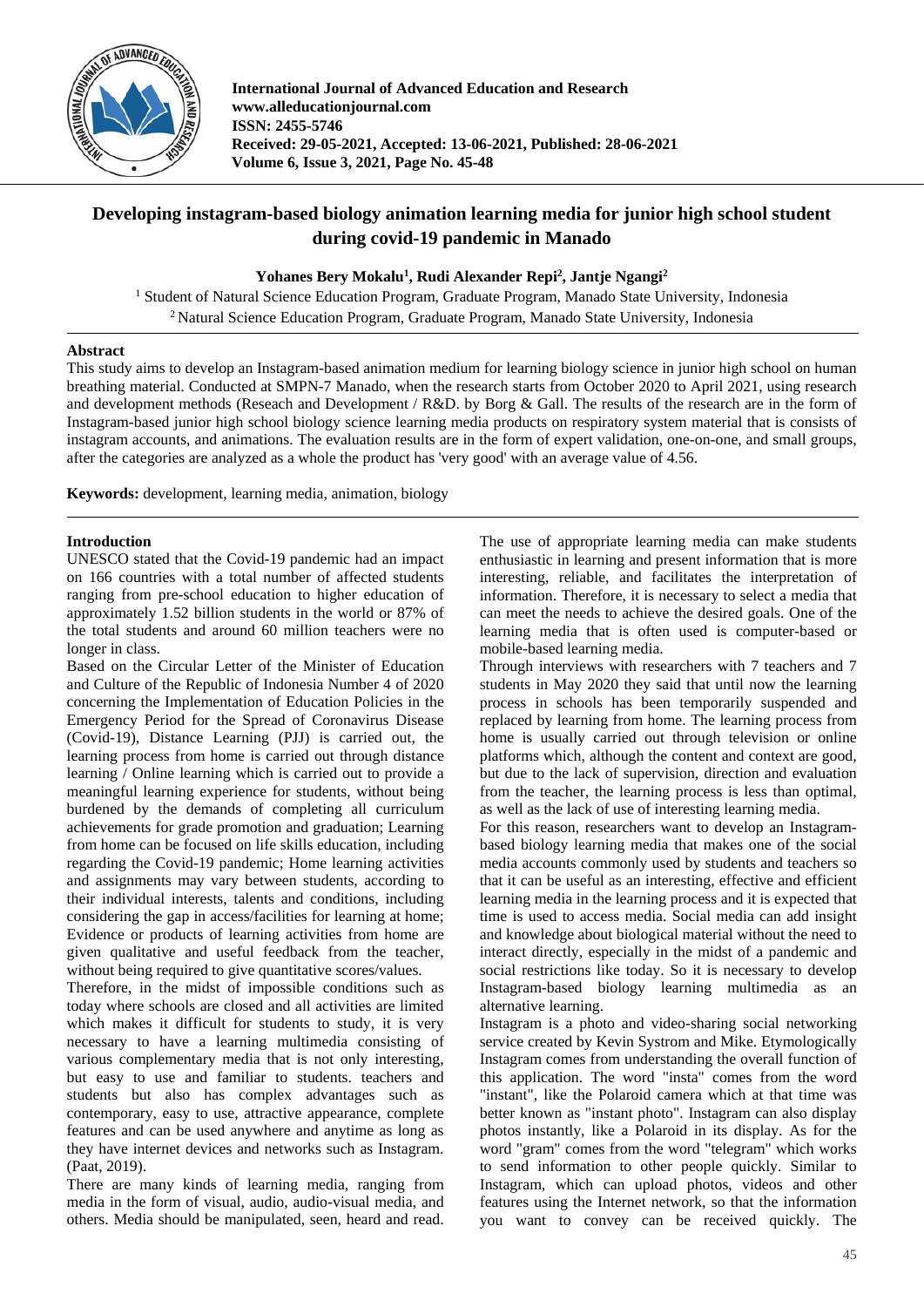advantages of Instagram-based learning multimedia when compared to other media are that this learning media is more interesting because it is accompanied by videos, illustrations, pictures, live broadcasts, and other features, can also be accessed anywhere and anytime, easy to use, and unlimited users.

The word media comes from the Latin word medius which literally means 'middle', intermediary or introduction. In Arabic, the media is an intermediary or an introductory message from the sender to the recipient of the message. In other words, the media is a tool that conveys or delivers learning messages (Arsyad, 2016). Media is a learning tool in schools that aims to improve the quality of education. Media is a means that can be used as a useful intermediary to increase effectiveness and efficiency in achieving goals in learning (Masykur, 2017) [6]

Etymologically multimedia comes from the word multi (Latin, nouns) which means many, various, and medium (Latin) which means something that is used to convey or bring something Multimedia is used in education, which is the integration of text photo, video, audio, graphics and animation into a single medium. (Paat *et al*, 2019) <sup>[4, 5, 8]</sup> Multimedia used in learning is an integration of media such as text, photos, video, audio, graphics and animation into a medium that is used to help facilitate the learning process.

The learning process must be effective, efficient, fun and can motivate students in developing students' interests, talents, knowledge and abilities (Paat, 2018) Learning must be student-centered, teachers not only explain, but students must be more active and develop their knowledge so that the learning process be optimal. (Kembuan *et al*, 2019) [5].

Learning is a series of activities designed to facilitate students in learning, so that the learning process achieves its objectives, effective learning tools are needed to improve the quality of learning. Implementation of learning tools is related to applying thinking ideas, concepts, innovations, and using learning strategies. Learning tools include the syllabus, lesson plans (Media) according to the learning strategies used, materials, question grids, and assessment rubrics. The use of learning tools will make it easier for students to receive material. Implementation of learning tools is expected to provide changes in knowledge including cognitive, affective, and psychomotor. (Kawuwung & Paat, 2018)

Research and development is the process of developing and validating products used to produce certain products, and testing the effectiveness of these products. The stages carried out in this development research include observation and preliminary research interviews to find out what is currently needed in the learning process amidst the threat of covid 19, at this stage researchers are looking for information on real phenomena that actually occur in the field by interviewing teachers and students. Furthermore, the researcher collects references, this reference collection aims to help researchers find theories, facts and information that support development. Next, the researcher will make the initial product. After the initial product developed is completed. Researchers validated the initial product by a team of experts consisting of material experts and media experts, to determine accuracy.

Multimedia learning that will be designed is expected to increase the interest and understanding of students in participating in the learning process of biology subjects on the material of the human respiratory system, especially when studying at home. In addition, video development is expected to help the learning process for educators, so that educators are interested in making Instagram-based learning multimedia as an alternative to other learning media.

#### **Research Methods**

This study uses a qualitative approach with research methods through research and development procedures (R&D; research and development) by Borg & Gall which is modified with the MPI Model by Prof. Suparman because some characteristics of development research can be found in this study such as the researcher is a graduate student who is part of of the learning process, research seeks to solve factual problems experienced by researchers and educational institutions, and this study seeks to discover how relationships occur in an operationally selected context, as well as how to develop an online learning process using Instagram multimedia to help learning process in the midst of unexpected events such as the current Covid-19 pandemic.

Borg & Gall defines that R&D is a process used to develop and validate educational products, in the form of a cycle of steps consisting of: (1) studying findings related to the type of product to be developed, (2) developing product based on the existing findings, (3) conduct a field test of the product in the setting where the product will be used, and (4) revise the deficiencies and weaknesses found in the field test. In its 8th edition, Borg & Gall explained that educational research and development is an industry-based development model, where research findings are used to design new products or procedures for the benefit of the community, then systematically tested in the field, evaluated, and improved until meet certain criteria of effectiveness, quality, and standards (Borg & Gall, 2007) [2].

The steps that will be taken are in accordance with the method of developing Instagram-based biology learning multimedia which refers to the steps of this development research as shown in Figure 1.



**Fig 1:** Research Development Steps

### **Pre-Development Stage**

At the initial pre-development stage, preliminary research has been carried out, the researcher develops an initial draft of Instagram-based learning animation media that will be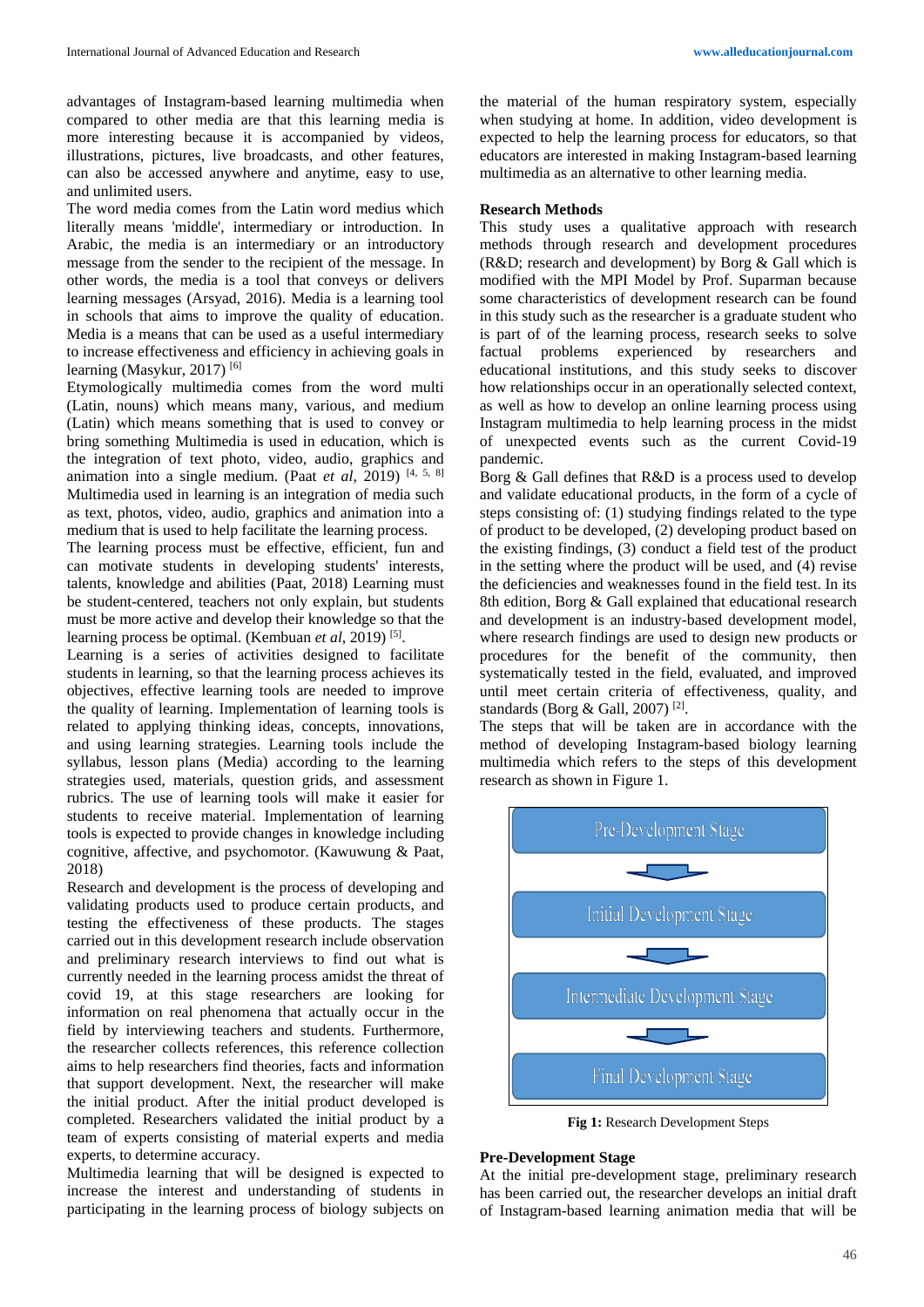developed in this study, the media to be developed consists of: Instagram accounts, animations, and lesson plans, most of which are self-made. by researchers and others taken from sources providing free content that can be used freely for both commercial and non-commercial purposes with modifications adapted for research purposes. Applications used in multimedia development include: Instagram, Kinemaster, Windows Movie Maker, Photoshop, Microsoft Word, and Microsoft Powerpoint. After the initial draft of the biology learning media was developed, it was continued to the next stage, namely the initial development stage consisting of a material expert test and a media and design expert test.

#### **Initial Development Stage**

The initial development stage was carried out by a material expert test to assess the feasibility of the material from the Instagram-based Biology Science learning multimedia draft by a material expert, after which revisions were made according to suggestions which were then tested at a later stage. namely the media expert test stage and design. After the material expert test was carried out, then a media and design expert test was carried out to assess the feasibility of the media and the design of the Instagram-based Biology Science learning multimedia draft by media experts and the design was then revised according to suggestions which were then tested in the next stage.

### **Intermediate Development Stage**

Intermediate development stage is carried out one-to-one test and small group tests.

The one-to-one test was carried out to determine the effectiveness of Instagram-based Biology Science learning multimedia by taking samples of 6 students (2 people with low abilities, 2 people with moderate abilities, and 2 people with high abilities) based on recommendations from the homeroom teacher.

The small group test was carried out to determine the effectiveness of Instagram-based Biology Science learning multimedia by taking samples of 12 students (4 people with low abilities, 4 people with moderate abilities, and 4 people with high abilities) based on recommendations from the homeroom teacher.

## **Final Development Stage**

After going through the existing stages and making revisions according to the suggestions given, then entering the stage of developing Instagram-based learning multimedia in the final stage, where at this stage the Instagram-based biology science learning multimedia is feasible to use.

## **Result and Discussion**

At the pre-development stage, preliminary research is conducted to collect initial information intended as a basis for developing multimedia to be developed. This initial information collection was carried out by means of observation, interviews and distributing questionnaires to students and teachers involved in learning biology subjects. Respondents involved in collecting this information were students and biology teachers from junior high schools. Based on the observations and results of researcher interviews with 10 student respondents and 3 teacher respondents, it turns out that Instagram-based multimedia development is needed to support online learning during the Covid-19 pandemic.

The initial multimedia development process is carried out with a systematic approach (Input  $>$  Process  $>$  Output) so that the learning multimedia developed is assumed to be a system that processes input in the form of students who do not yet have competence into output in the form of students who have the desired competencies in accordance with the learning objectives listed in the lesson plans. For this reason, before further multimedia development, lesson plans and animation learning content were developed in Instagram learning media with the Instructional Development Model (MPI) by Prof. Suparman.

### **Material, Design and Media Experts Test**

The initial product of Instagram-based learning multimedia for biology has been developed and the results is animations for biology subjects for class VIII SMP. This initial product needs to be tested to find the shortcomings and weaknesses in this learning media. The first trial conducted was an initial field test. The form of the initial field test that the researchers did was to conduct an assessment or multimedia study conducted by several experts and practitioners who are competent in the field of biology.

The assessment is given a range from very poor to very good, with an average score of **4.67** for the results of the material expert assessment and **4.62** for the results of the media and design expert assessment with a very good category can be seen in Figure 2 for the rating category scale, therefore it can be concluded that this Instagrambased animation media for biology science learning is very good and worthy of field trials with revisions according to suggestions. (Sugiyono, 2018)<sup>[10]</sup>

#### **One-to-one Test**

The one-on-one trial phase was carried out on 6 students of class VIII SMP Negeri 7 Manado consisting of 2 students who have high abilities, 2 people have moderate abilities, 2 (two) people have low abilities based on the scores and information obtained from classroom teacher. One-on-one trials will be conducted on Friday, February 26, 2021, which will be conducted online via live Instagram. At the end of the lesson, students were asked to respond to the multimedia they had just participated in, the results of one-on-one trials obtained data recapitulation with an average value of **4.45.**

## **Small Group Test**

The small group trial will be held on March 24, 2021 via online live media learning biology instagram. In the small group stage, the researchers involved 12 students of class VIII SMP Negeri 7 Manado. At this stage the researcher did the same as in the one-on-one evaluation, but at this small group stage the 12 people selected did not include the 6 students who had been selected in the one-to-one evaluation stage.

In the discussion of small group trials. The results of the small group trial obtained data recapitulation with an average value of 4.50

Based on the evaluation results of material experts, media experts, interviews with teachers and students, one-to-one test, and small group test, with an average value of all above 4.4 (Liker scale) which states that Instagram-based biology